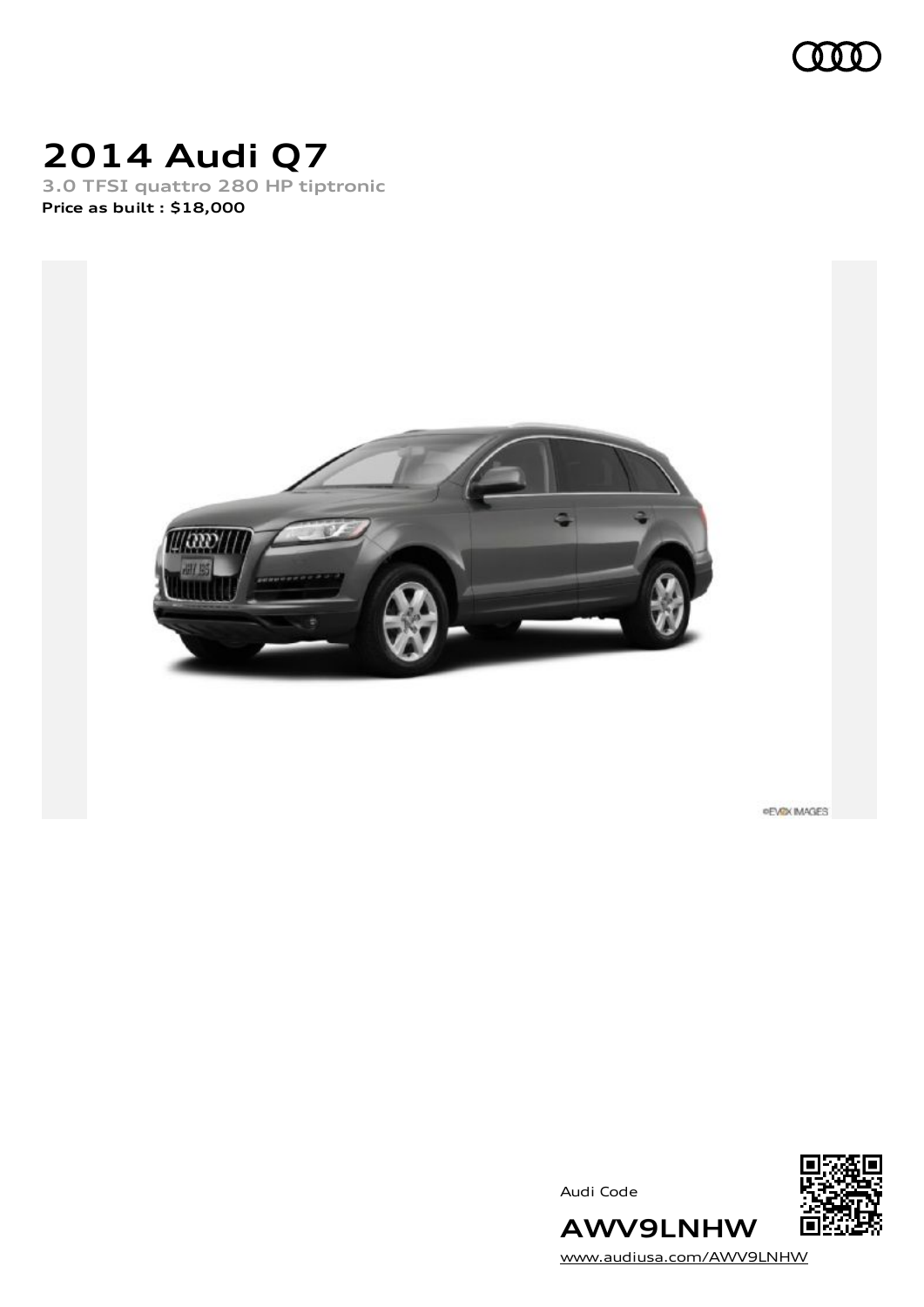# **Summary**

**Audi 2014 Audi Q7** 3.0 TFSI quattro 280 HP tiptronic

**Price as buil[t](#page-10-0)** \$18,000

#### **Exterior colour**

Lava Gray pearl



### **Interior colour**

mph)

### **Technical Specifications**

Engine type Six-cylinder Displacement/Bore and 2,995/84.5 x 89.0 cc/mm stroke Top track speed 130 mph mph Acceleration (0 - 60 7.7 sec. seconds

#### **Further Information**

| Warranty        |               |
|-----------------|---------------|
|                 | N٥            |
| Mileage         | 134,715 miles |
| Type of vehicle | Used car      |
|                 |               |

**Audi Code** AWV9LNHW

**Your configuration on www.audiusa.com** [www.audiusa.com/AWV9LNHW](https://www.audiusa.com/AWV9LNHW)

**Commission number** 8e9fb13f0a0e09b0509a **PLOV MAGES**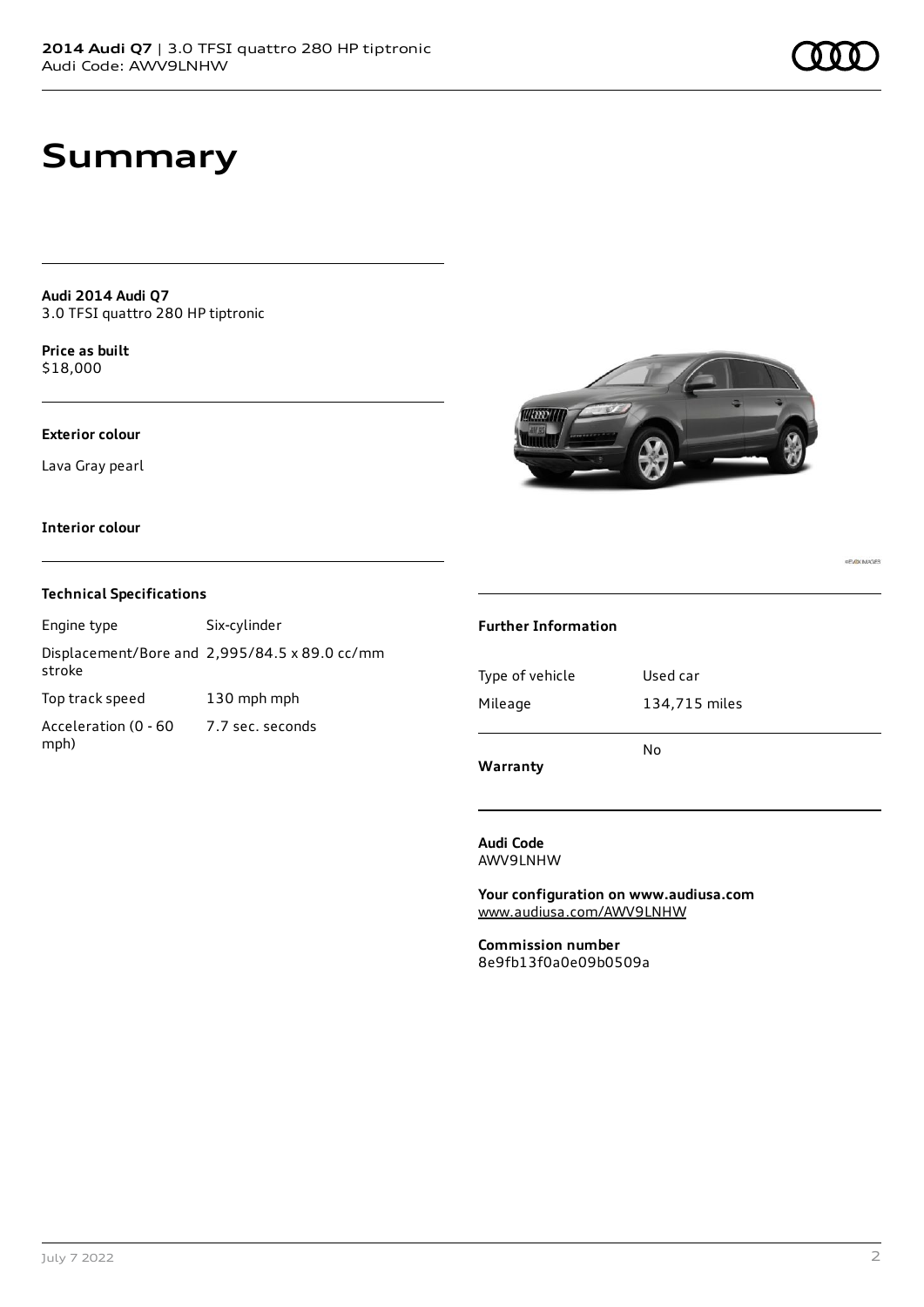# **Equipment**

Lava Gray pearl

Audi advanced key (keyless access)

Power–folding, power–adjustable, auto–dimming, heated side mirrors with memory

265/50 R19 all-season tires

19" 5-arm-structure design wheels with 265/50 all-season tires

Chrome trim applied to bumpers, side sills, and door handles

Panoramic sunroof

Heated steering wheel

Electrically adjustable tilt / teles. Steering column

Heated rear seats











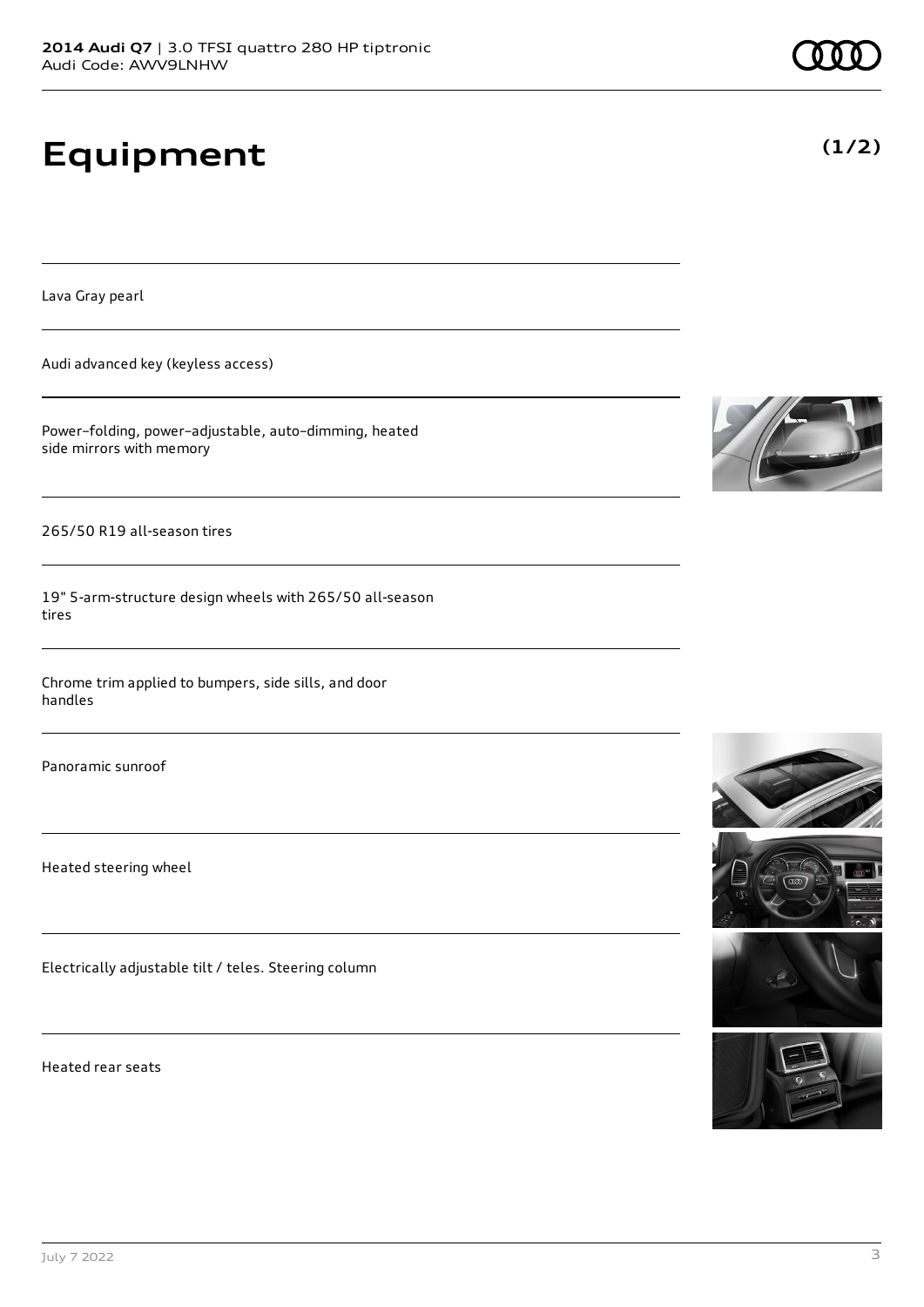# **Equipment**

DVD player

Parking system plus (includes front/rear sensors)

Rear view camera

BOSE® Surround Sound with 14 speakers and AudioPilot® noise-compensation

Color driver information system

HD Radio™ Technology

Voice control system

Audi side assist

Audi connect®









**(2/2)**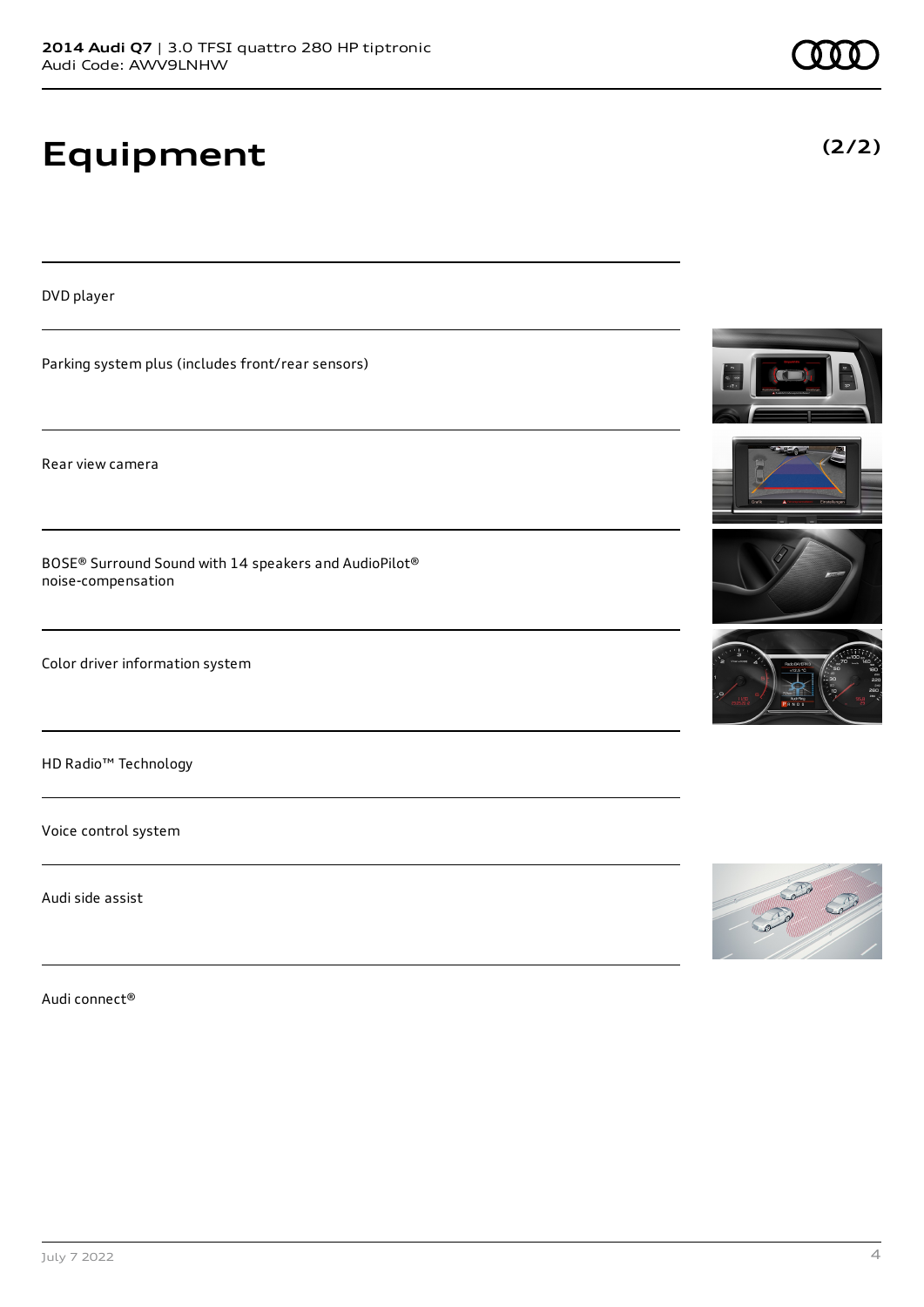# **Standard features**

### **Safety and Security**

| 4UB | Driver and front passenger dual-stage<br>airbags, thorax side airbags and Sideguard®<br>head curtain airbags |
|-----|--------------------------------------------------------------------------------------------------------------|
| 8T1 | Cruise control with coast, resume and<br>accelerate features                                                 |
| 4H5 | Power child-safety window and rear door<br>locks                                                             |
| QZ0 | Tilt and telescopic manually adjustable<br>steering column                                                   |
| 7K6 | Tire-pressure monitoring system                                                                              |
| 4X3 | Head airbag system                                                                                           |
| 8N6 | Windshield wipers with four-position<br>adjustable rain sensor rate                                          |
| 3B7 | Lower Anchorage and Tethers for Children<br>(LATCH) in rear seats                                            |

### **Exterior**

| 0P <sub>0</sub> | Dual exhaust outlets                                                                     |
|-----------------|------------------------------------------------------------------------------------------|
| 1D <sub>8</sub> | Provision for towing bracket                                                             |
| 1S1             | Tool kit in storage compartment in trunk                                                 |
| 1BW             | Comfort suspension                                                                       |
| 3S1             | Aluminum roof rails                                                                      |
| 8EH             | Bi-functional headlight with gas discharge<br>lamp, for driving on the right (US design) |
| 803             | Audi automatic headlamp leveling                                                         |
| 4KF             | Privacy glass                                                                            |
| 47B             | Brushed aluminum trim on roof rails and<br>around side windows                           |

#### **Interior**

| QE1             | Storage package                                                                              |
|-----------------|----------------------------------------------------------------------------------------------|
| 7M0             | Plastic scuff plates in door apertures                                                       |
| 6N)             | <b>Standard Headlining</b>                                                                   |
| 9AD             | Dual-zone automatic climate control                                                          |
| 4L7             | Auto-dimming interior mirror w/ compass                                                      |
| QQ1             | Additional interior and exterior lighting                                                    |
| 6E6             | Folding front center armrest with adjustable<br>height, dual cupholders, and storage         |
| 7F <sub>9</sub> | Leather shift knob                                                                           |
| 4E9             | Power trunk open/close and hands-free<br>release                                             |
| 5 X I           | Dual front sun visors with lighted vanity<br>mirrors                                         |
| 5KI             | Sliding 40/20/40 split folding rear<br>seatbacks with pass-through and adjustable<br>recline |
| 7HA             | Without leather scope                                                                        |
| N1F             | leather seating surfaces                                                                     |
| 5TS             | Dark Brown Walnut Wood inlay                                                                 |

### **Infotainment and Driver Assistance**

UF7 Audi music interface with iPod® integration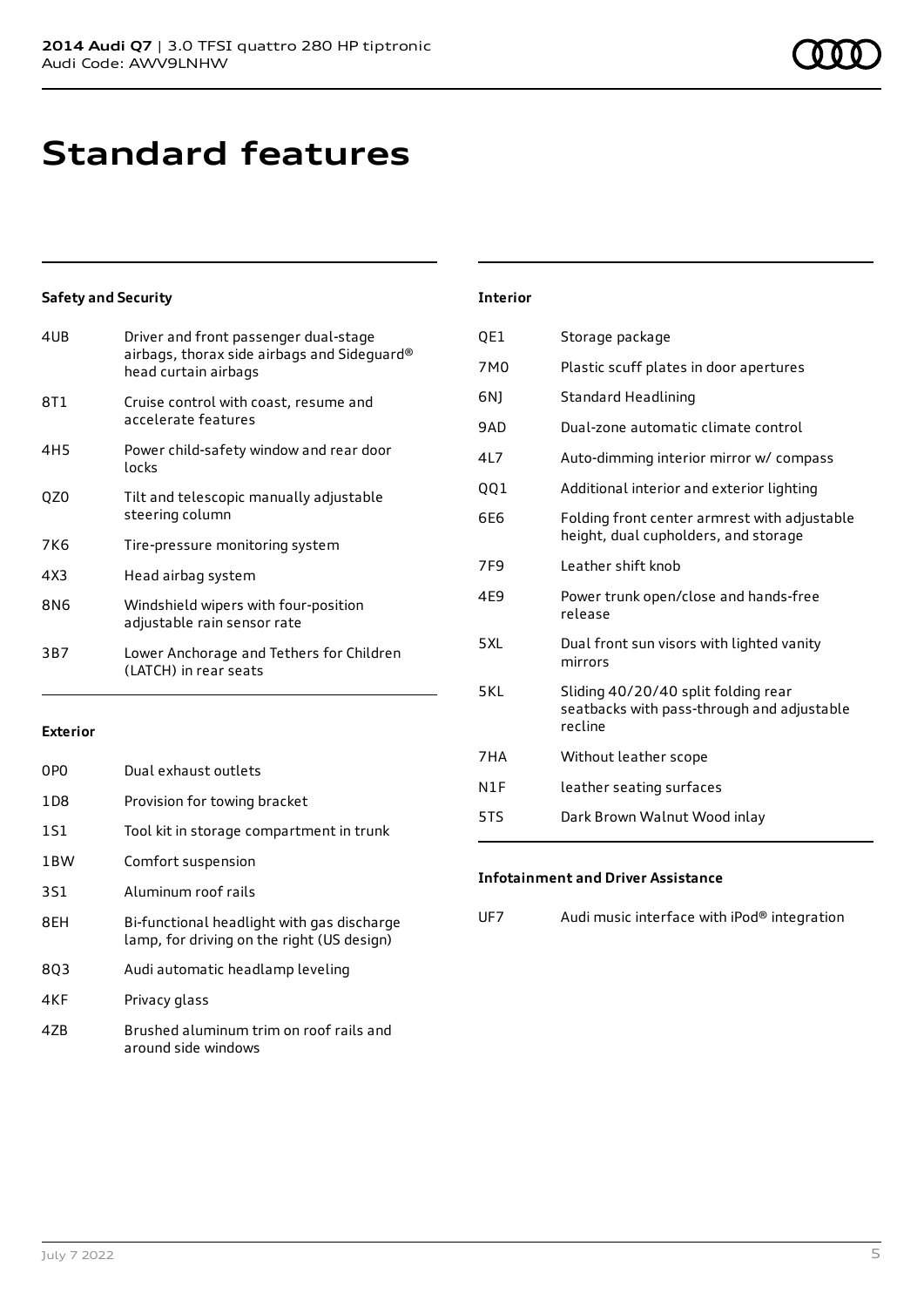# **Dealer remarks**

Treat yourself to a test drive in the 2014 Audi Q7!

It offers the latest in technological innovation and style. Top features include front fog lights, a power seat, automatic temperature control, and remote keyless entry. Smooth gearshifts are achieved thanks to the refined 6 cylinder engine, and for added security, dynamic Stability Control supplements the drivetrain.

We have the vehicle you've been searching for at a price you can afford. Stop by our dealership or give us a call for more information.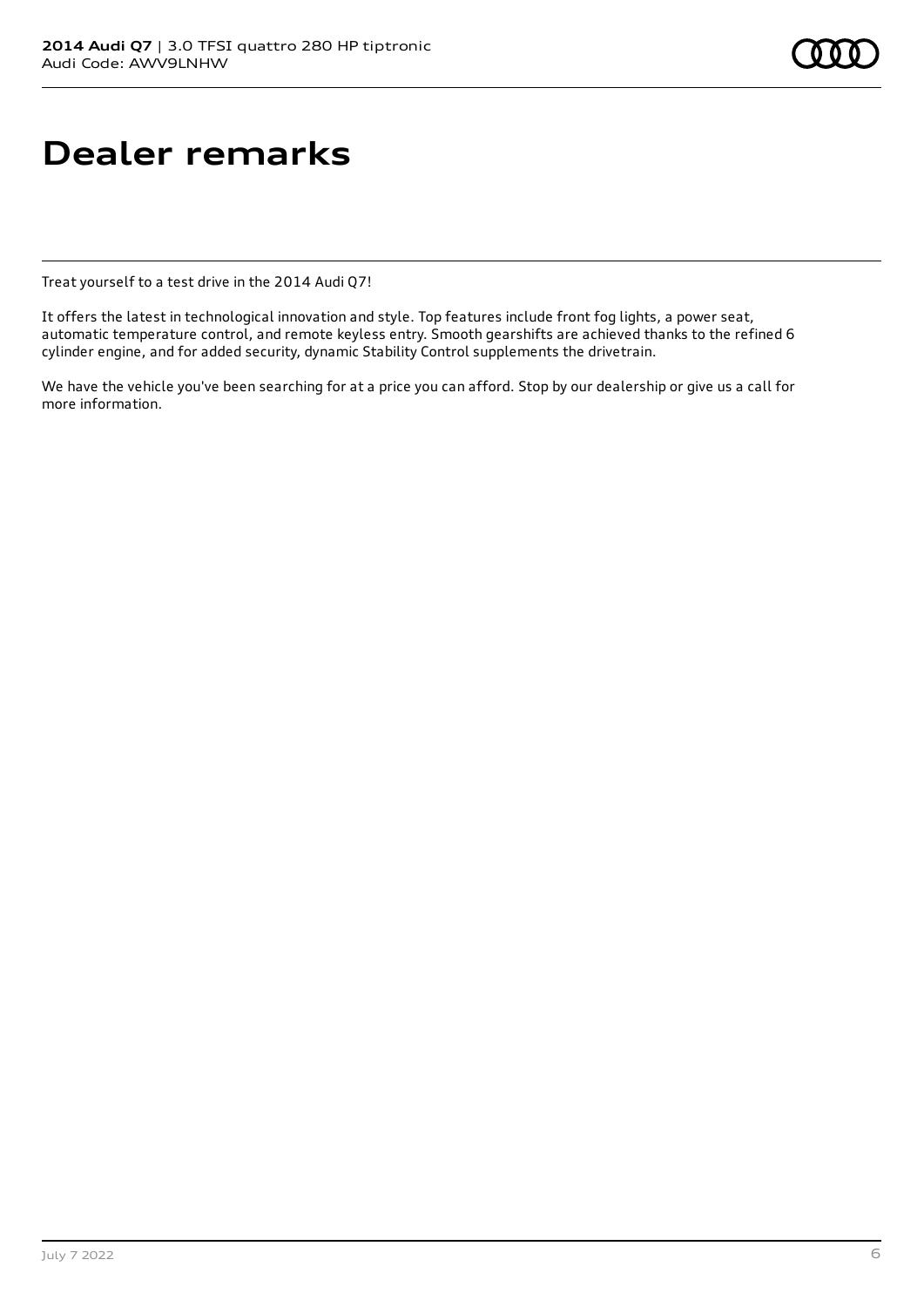# **Technical Specifications**

### **Engineering | Performance**

| Engine type                                     | Six-cylinder                                  |
|-------------------------------------------------|-----------------------------------------------|
| Acceleration (0 - 60 - 7.7 sec. seconds<br>mph) |                                               |
| Engine block                                    | Aluminum alloy                                |
| Induction/fuel injection Supercharged/TFSI®     |                                               |
| Cylinder head                                   | Aluminum alloy                                |
| Max. output ps/hp                               | 280 @ 4,920-6,500 @ rpm                       |
| Towing capacity                                 | 5,500 / 6,600 with Towing Package<br>lb       |
| stroke                                          | Displacement/Bore and 2,995/84.5 x 89.0 cc/mm |
| Top track speed                                 | 130 mph mph                                   |
| Valvetrain                                      | 24-Valve DOHC                                 |

#### **Electrical system**

| Alternator | 14 Volts - 190 amp |
|------------|--------------------|
| Battery    | 12 Volts - 80 amp  |

| Gear ratios: 7th                | 0.816                                      |
|---------------------------------|--------------------------------------------|
| Gear ratios: 4th                | 1.437                                      |
| Gear ratios: 5th                | 1.217                                      |
| Gear ratios: 2nd                | 2.840                                      |
| Gear ratios: 3rd                | 1.864                                      |
| Gear ratios: Reverse            | 3.825                                      |
| Gear ratios: 1st                | 4.845                                      |
| <b>Steering</b>                 |                                            |
| Steering type                   | Audi servotronic® power steering<br>system |
| Turning diameter, curb- 39.4 ft |                                            |

Steering ratio 16.5:1

**Transmission | Drivetrain**

Gear ratios: 8th 0.686 Gear ratios: 6th 1.000 Gear ratios: Final Drive 3.700

#### **Suspension**

| Rear axle  | Four-link rear suspension        |
|------------|----------------------------------|
| Front axle | Double-wishbone front suspension |

### **Brakes**

| Front brakes | 13.8 (ventilated disc) in |
|--------------|---------------------------|
| Rear brakes  | 13.0 (ventilated disc) in |

### **(1/2)**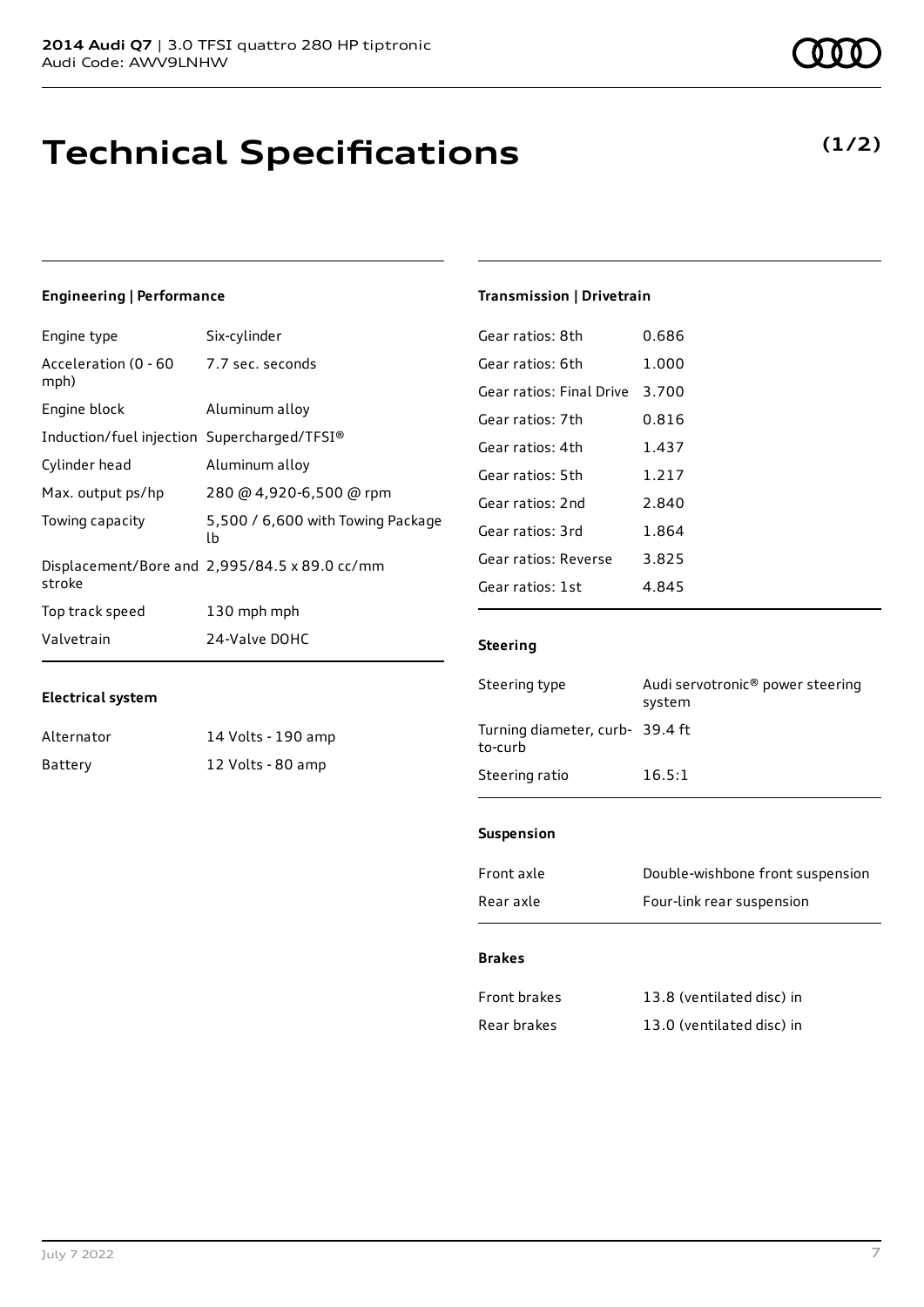# **Technical Specifications**

### **Body**

| Material | Fully galvanized steel unibody with |
|----------|-------------------------------------|
|          | aluminum hood, front fenders,       |
|          | tailgate and multistep anti-        |
|          | corrosion protection                |
|          |                                     |

#### **Warranty | Maintenance**

| Warranty    | 4-Year/50,000 mile Audi New<br>Vehicle Limited Warranty                                  |
|-------------|------------------------------------------------------------------------------------------|
| Maintenance | 12-Month/5,000 mile (whichever<br>occurs first) NO CHARGE first<br>scheduled maintenance |

#### **Exterior Measurements**

| Height                           | 68.4 in  |
|----------------------------------|----------|
| Overall width without<br>mirrors | 78.1 in  |
| Length                           | 200.3 in |
| Wheelbase                        | 118.2 in |
| Drag coefficient                 | .37 Cw   |
| Overall width with<br>mirrors    | 85.7 in  |
| Track rear                       | 66.0 in  |
| <b>Track front</b>               | 65.0 in  |
| Curb weight                      | 5,192 lb |

### **Interior measurements**

| Seating capacity                          | 7                                                                                       |
|-------------------------------------------|-----------------------------------------------------------------------------------------|
| Leg room, rear                            | 29.2 in                                                                                 |
| Shoulder room, front                      | 58.7 in                                                                                 |
| Shoulder room, middle                     | 58.1 in                                                                                 |
| Head room, front                          | 39.5 in                                                                                 |
| Head room with middle<br>sunroof          | 37.2 in                                                                                 |
| Shoulder room, rear                       | 48.6 in                                                                                 |
| Head room with front<br>sunroof           | 40.0 in                                                                                 |
| Head room with rear<br>sunroof            | 35.4 in                                                                                 |
| Leg room, middle                          | 37.1 in                                                                                 |
| Head room, rear                           | 35.6 in                                                                                 |
| Leg room, front                           | 41.3 in                                                                                 |
| Head room, middle                         | 39.0 in                                                                                 |
| Cargo volume, rear<br>seatbacks up/folded | 10.9/42.0/72.5 (behind third<br>row/behind second row/behind first<br>row) cu ft, cu ft |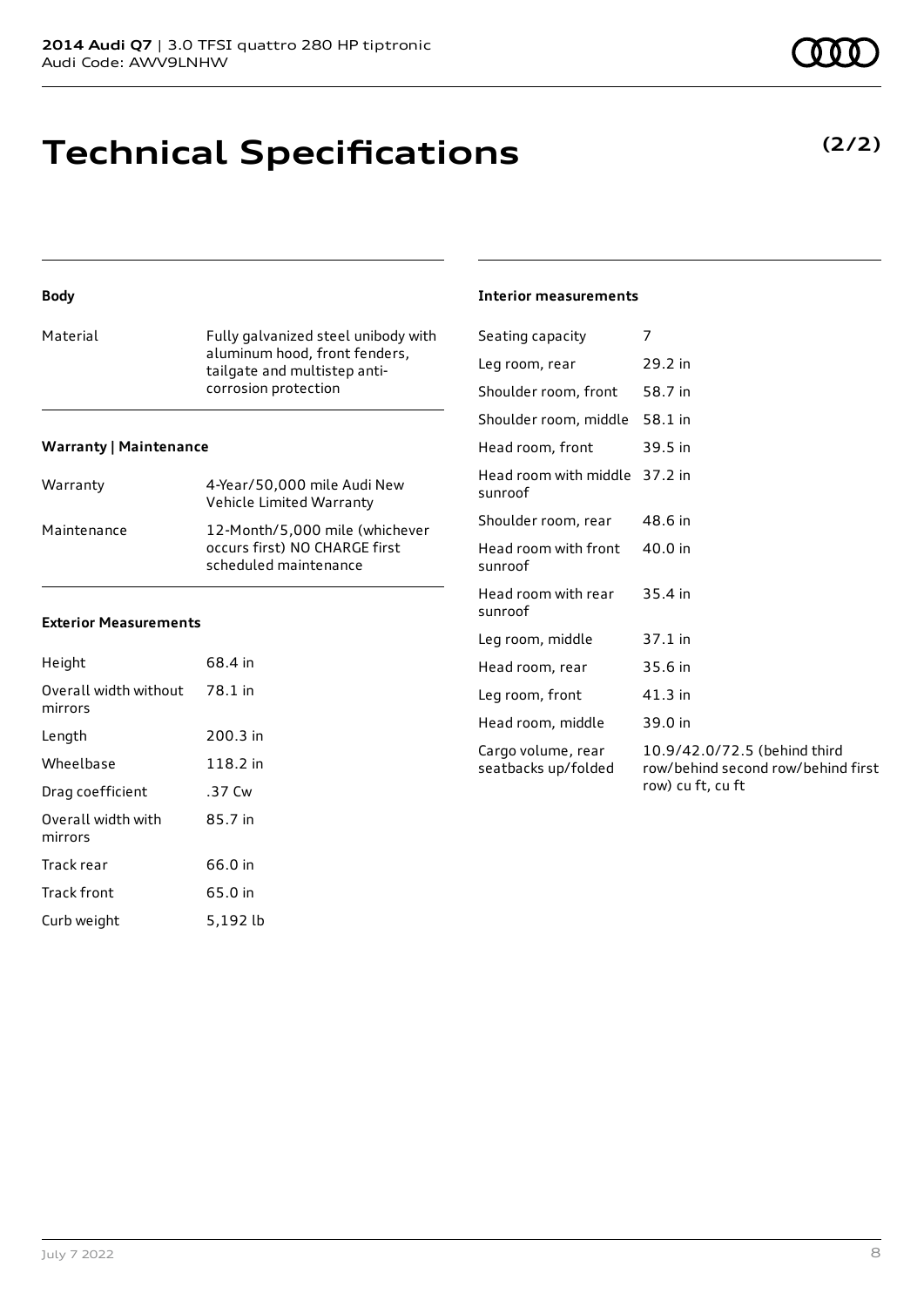# **Consumption- and emission**

### **Consumption by NEDC**

| urban       | $16 \text{ mpg}$ |
|-------------|------------------|
| extra-urban | 22 mpg           |
| combined    | $18 \text{ mpg}$ |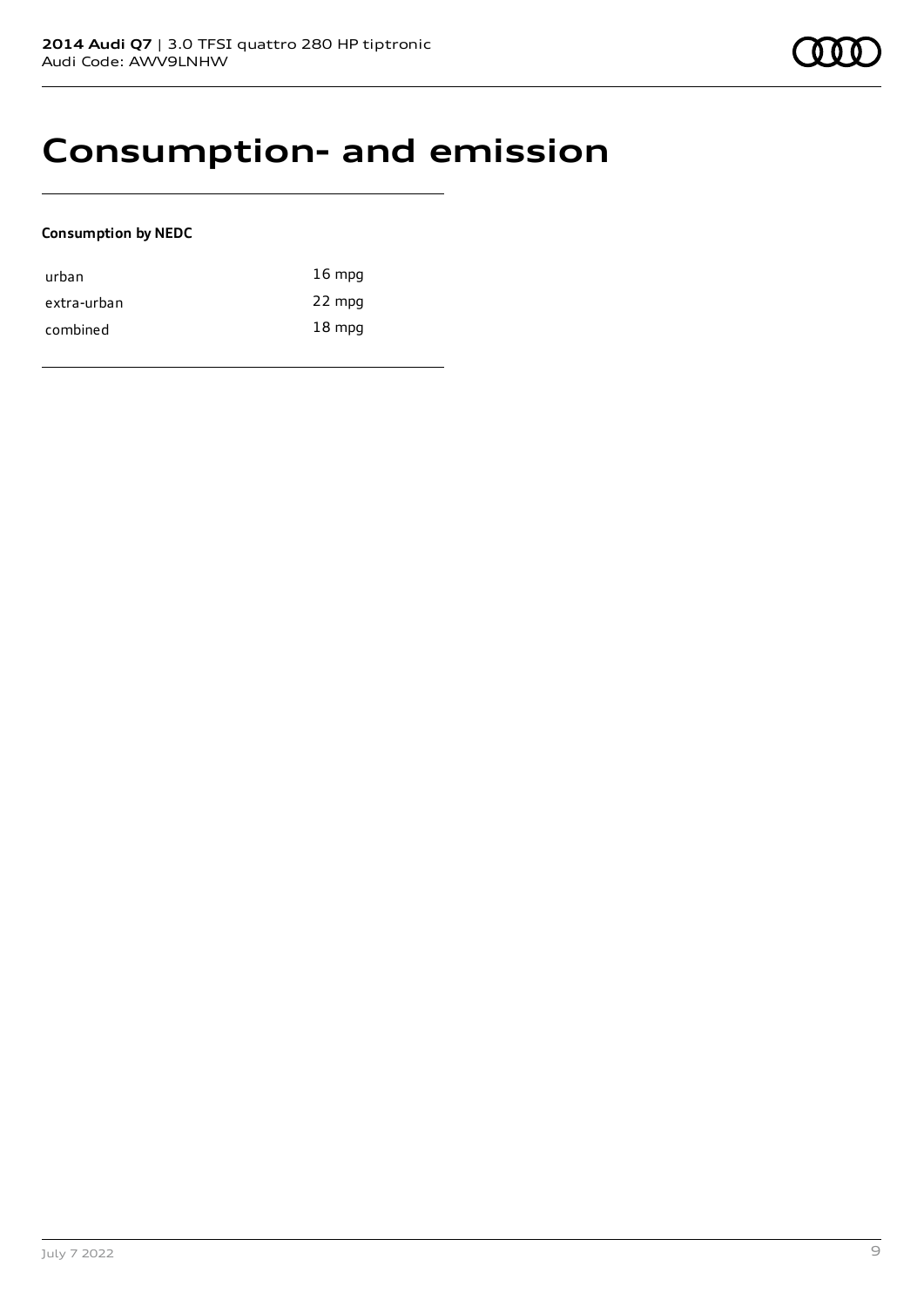

# **Contact**

Dealer **Audi Hampton**

2712 Neil Armstrong Pkwy Ste A 23666 Hampton VA

Phone: 7578658000 FAX: 7577662661

www: [https://www.audihampton.com](https://www.audihampton.com/)